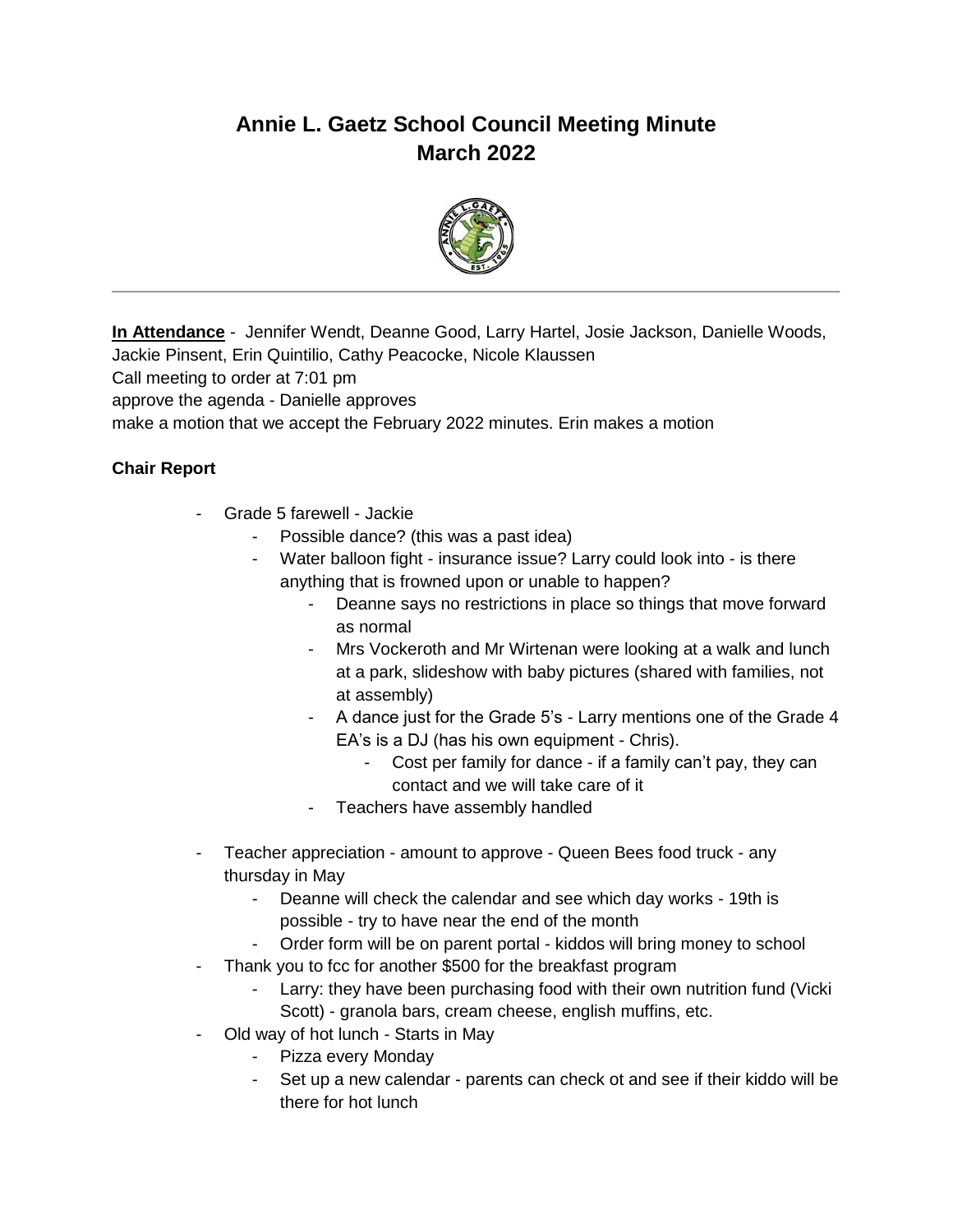- Old way & Healthy Hunger together
- Treat of the week on wednesdays? Yes Erin to look into
- Book fair was a huge success \$6281 kiddos loved being able to come in person and buy - families loved it!

#### **Treasurer Report**

| Cash on Hand                                  | As of : Mar 2022              | <b>Daily Chequing</b> | <b>Casino Balance</b> | <b>TOTAL</b>                                                                                                                                                                                                                                                                                                                                                                                               |
|-----------------------------------------------|-------------------------------|-----------------------|-----------------------|------------------------------------------------------------------------------------------------------------------------------------------------------------------------------------------------------------------------------------------------------------------------------------------------------------------------------------------------------------------------------------------------------------|
| <b>Bank Account Balance</b>                   |                               | \$15,274.15           | \$14,647.48           | \$29,921.63                                                                                                                                                                                                                                                                                                                                                                                                |
| Income for the year                           |                               | Sept 2021-Aug 2022    | Sept 2020-Aug 2021    |                                                                                                                                                                                                                                                                                                                                                                                                            |
| Hot Lunch                                     |                               | \$2,767.62            | $-$1,092.00$          | Casino Cheques have not been issued yet for<br>Gr.3 reading books, Waiting on more receipts<br>till. Fair made a total of \$5691.55. WE donated<br>ill proceeds to teachers and the library so there<br>was no money fundraised at all to school<br>council. Some teacher incentives came in.<br>Please let teachers know \$8.00 per kid, I can<br>email the exact numbers for teachers if you'd<br>like." |
| Snack Shack                                   |                               | \$0.00                | \$0.00                |                                                                                                                                                                                                                                                                                                                                                                                                            |
| Breakfast Club                                |                               | \$433.02              | \$784.66              |                                                                                                                                                                                                                                                                                                                                                                                                            |
| Fundraiser                                    |                               | \$0.00                | \$0.00                |                                                                                                                                                                                                                                                                                                                                                                                                            |
| Admazing                                      |                               | \$2,643.52            | \$0.00                |                                                                                                                                                                                                                                                                                                                                                                                                            |
| School Supplies                               |                               | \$431.88              | \$0.00                |                                                                                                                                                                                                                                                                                                                                                                                                            |
| Book Fair                                     |                               | \$2.00                | \$0.00                |                                                                                                                                                                                                                                                                                                                                                                                                            |
| Servus Rewards Program (interest)             |                               | \$0.00                | \$0.00                |                                                                                                                                                                                                                                                                                                                                                                                                            |
| <b>Total Income</b>                           |                               | \$6,278.04            | $-$307.34$            |                                                                                                                                                                                                                                                                                                                                                                                                            |
| Field Trips/Christmas Concert/Theatre Events  |                               | \$0.00                | \$0.00                |                                                                                                                                                                                                                                                                                                                                                                                                            |
|                                               |                               |                       |                       |                                                                                                                                                                                                                                                                                                                                                                                                            |
| Agendas                                       |                               | \$1,328.25            | -\$1,617.00           |                                                                                                                                                                                                                                                                                                                                                                                                            |
| School Council Donations                      |                               | $-51.155.39$          | $-83,487.89$          |                                                                                                                                                                                                                                                                                                                                                                                                            |
| Christmas Baskets/Hampers                     |                               | $-5479.13$            | \$0.00                |                                                                                                                                                                                                                                                                                                                                                                                                            |
| <b>Teacher Incentives</b>                     |                               | $-8504.74$            | $-32,185.51$          |                                                                                                                                                                                                                                                                                                                                                                                                            |
| General Supplies PC Room                      |                               | $-864.04$             | \$0.00                |                                                                                                                                                                                                                                                                                                                                                                                                            |
| Choir Supplies                                |                               | \$0.00                | \$0.00                |                                                                                                                                                                                                                                                                                                                                                                                                            |
| Teacher Luncheon/Appreciation                 |                               | \$0.00                | $-3255.88$            |                                                                                                                                                                                                                                                                                                                                                                                                            |
|                                               | School Council Insurance/Fees | -\$865.00             | \$840.00              |                                                                                                                                                                                                                                                                                                                                                                                                            |
| Banking Expenses (incl. chg's/wire transfers) |                               | \$0.00                | \$0.00                |                                                                                                                                                                                                                                                                                                                                                                                                            |
| <b>Total Disbursements</b>                    |                               |                       |                       |                                                                                                                                                                                                                                                                                                                                                                                                            |
|                                               |                               | $-54,396.55$          | $-58,386.28$          |                                                                                                                                                                                                                                                                                                                                                                                                            |

- Need a new laptop Tania looking into
- Take art supplies out of Casino Fund
	- Swimming at end of year, field trips
	- PE Equipment
- Keep \$9000 in incidentals will need to build that up if we'd like to do anything more for the school

#### **Board Trustee - Cathy Peacocke**

- Board meeting in person a couple of weeks ago
	- Reviewed updates to their gender expression policy Pride Week will be happening in June
	- Approved 3 year capital funds plan expansion and repairs to Hunting Hills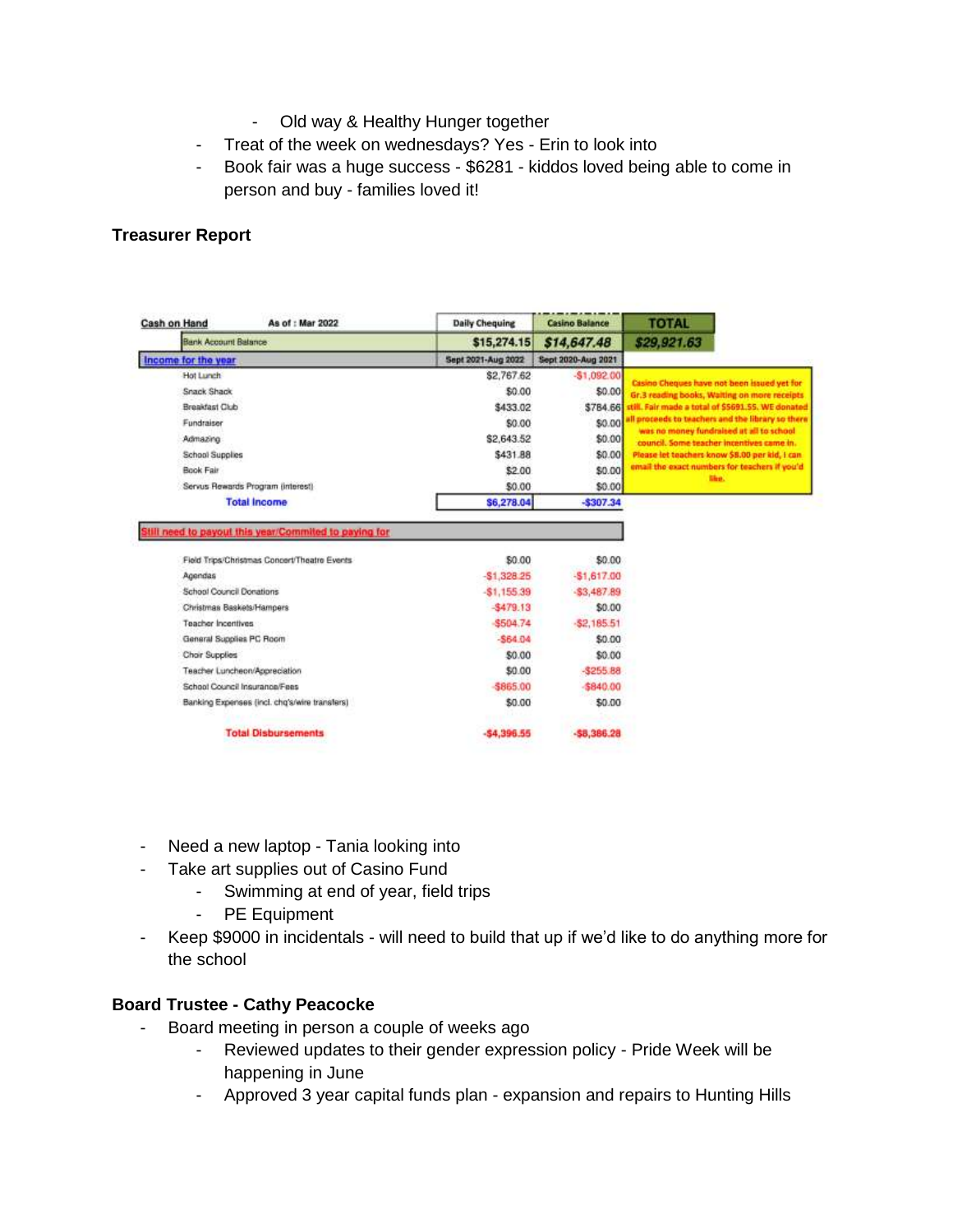- New middle school on north east side
- Provincial budgets announced Feb/Mar begin building school education plan - tremendous concern for mental health
- Concerned with support for charter schools (are referred to as "public" schools) - public schools has had to remove the term from their name Making sure our schools are the best choice for the community
- Sports Academy Program middle school and high school level
	- Which middle school will have which sport (Josie asks)
		- Central, West Park, and Eastview…Thurber and Hunting
		- Will depend how many kids sign up will depend on numbers and where interest lies
		- Danielle asks is RDP creating a program for each sport with someone specialized coaching
			- The coaches will be working out at the Dome and are possibly working with RDC
- Very fortunate to work with Larry this year! He was the vice principal when her daughter was in school - very much enjoyed their conversations! Thank you for your service to our community!

#### **Principal Report**

- thanks for interviews super excited to see everyone back in person! Huge turnout!
- thanks for all your work with the book fair AMAZING! Thank you to everyone who was there, supported, ran it. The kids were so excited!
- Don't have information on who will replace Larry nothing to share yet
- First assembly this Friday in person
	- Grade 2 parents and hand bell parents invited to come
- Recommends First Nations conference

#### **Welcome Ms Wendt our school Art lead 6p**

- Creating a reconciliation piece that the kids created to display in the school
- Shares her Art Room Wish List \$1495.47 Total

-Staffing -Assemblies

**Committees** Hot Lunch - spoke about above City Wide - Social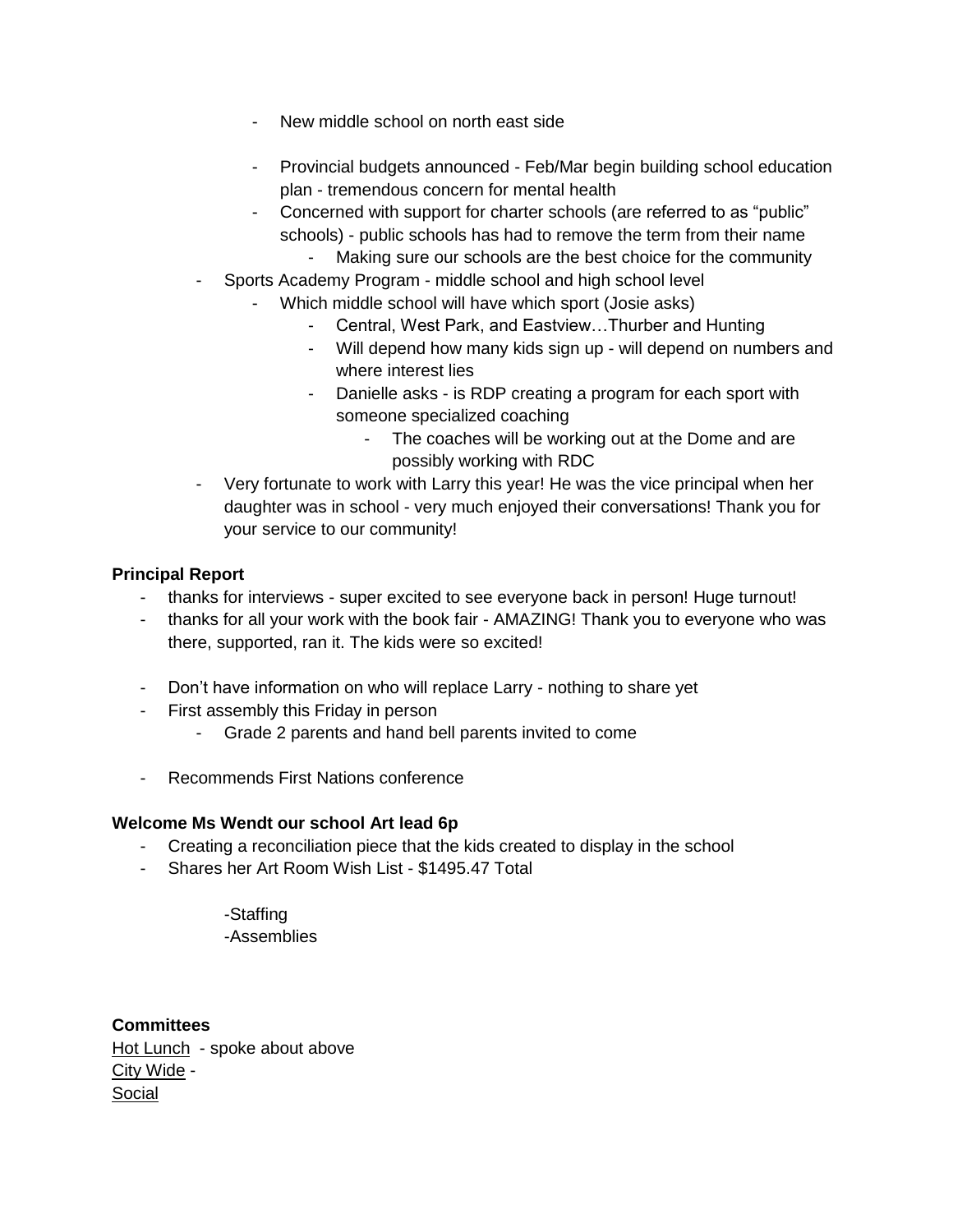Fundraising - Casino - Snack Shack - n/a

### **New Business -**

\$1200 for laptop - Dell and Apple have education pricing

- West Park is doing a mental health/anxiety program next week in person Deanne will reach out and look into it
- Spoke last meeting about the \$500 grant for hosting a mental wellness information night - Larry says: Vicki is on board for wanting to get something going - has some ideas for speakers - beneficial to our entire community
	- - talk about trauma
		- Letting parents have the tools to recognize signs in their children
	- Danielle yes information about mental health and anxiety
	- May or June?
	- Deanne will speak to Vicki on Thursday will message Cathryn, Trevor downtown

Meeting adjourned at 7:51 pm

## **Annie L. Gaetz Parent Association**



#### **In Attendance** -

Josie called the meeting to order at 7:52 pm Nicole approved the agenda.

**Fundraising** -

**Correspondence -**

#### **New Business** -

- \$1200 for new laptop Erin makes a motion, Danielle seconds everyone votes yes
- Art supplies \$3000 Jennifer to provide write-up after shipping handling Danielle makes a motion, Jackie seconds - everyone votes yes